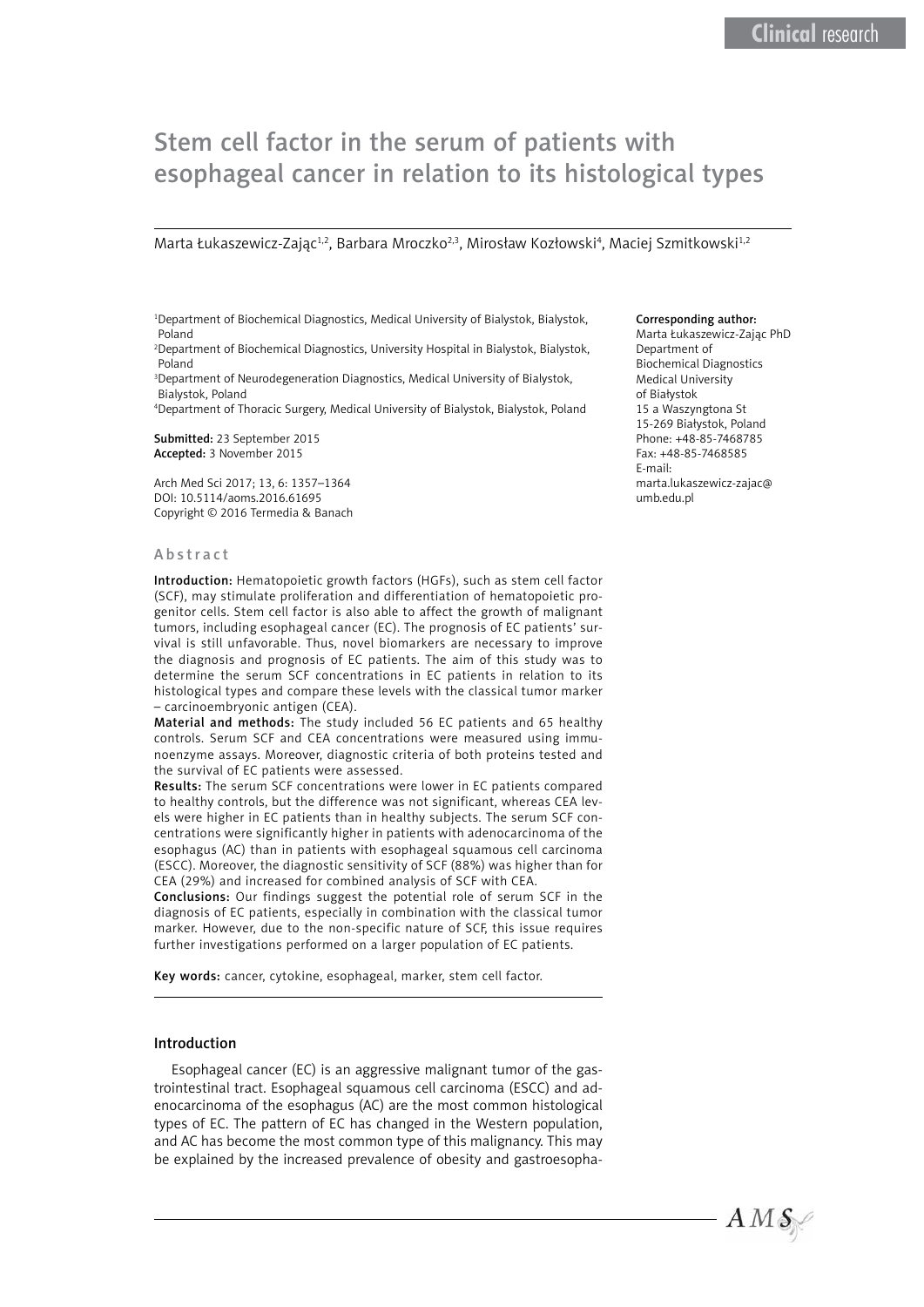geal reflux disease (GERD) in Western countries [1–5]. The prognosis of EC patients' survival is still poor due to late diagnosis, biological features of the tumor and lack of early symptoms of the disease. The routine methods, such as endoscopic ultrasonography or computed tomography (CT) have a limited usefulness in early detection of EC, especially in the diagnosis of microscopic lymph node metastases [6, 7]. Therefore, other diagnostic and prognostic biomarkers, including readily available biochemical markers of esophageal neoplasms, are necessary to improve the diagnosis of patients with this malignancy.

Hematopoietic growth factors (HGFs) are cytokines which are able to induce proliferation and differentiation of hematopoietic progenitor cells. However, these small peptides might also be in-

|             | Table I. Characteristics of esophageal cancer pa- |  |  |
|-------------|---------------------------------------------------|--|--|
| tients (EC) |                                                   |  |  |

| Group tested                        | Number of<br>patients |
|-------------------------------------|-----------------------|
| Group:                              |                       |
| Esophageal cancer (EC)              | 56                    |
| Control group                       | 65                    |
| Gender:                             |                       |
| Male                                | 44                    |
| Female                              | 12                    |
| Type of cancer:                     |                       |
| Adenocarcinoma (AC)                 | 23                    |
| Planoepitheliale (ESCC)             | 33                    |
| TNM stage:                          |                       |
| $1 + 11$                            | 15                    |
| Ш                                   | 30                    |
| IV                                  | 11                    |
| Depth of tumor invasion (T factor): |                       |
| $T1 + T2$                           | 12                    |
| T <sub>3</sub>                      | 27                    |
| <b>T4</b>                           | 17                    |
| Nodal involvement (N factor):       |                       |
| N <sub>0</sub>                      | 15                    |
| N <sub>1</sub>                      | 41                    |
| Distant metastases (M factor):      |                       |
| M <sub>0</sub>                      | 45                    |
| M <sub>1</sub>                      | 11                    |
| Differentiation of tumor:           |                       |
| Well-differentiated - G1            | 11                    |
| Moderately differentiated - G2      | 26                    |
| Undifferentiated - G3               | 18                    |

volved in the regulation of growth and spread of malignant tumors [8]. Some clinical investigations have indicated that several HGFs might be produced aberrantly in many malignancies [9]. These cytokines may also serve as autocrine or paracrine growth factors [8] as well as indicators of an immune response to the tumors [10]. Additionally, the receptors for selected HGFs have been found on nonhematopoietic tumor cell lines [8]. Oka *et al.* reported the presence of stem cell factor (SCF) mRNA in human esophageal cancer cell lines [11]. Moreover, changes in the concentrations of SCF were observed in the sera of patients with gastric [12], breast [13], colorectal [14, 15] and pancreatic [16–18] cancer. However, according to our knowledge, this is the first study assessing the serum SCF concentrations in relation to its histological types (ESCC and AC) in comparison to serum levels of the classic tumor marker for EC (CEA). In addition, the association between serum SCF concentrations and clinicopathological tumor characteristics as well as survival of EC patients was evaluated. Moreover, diagnostic criteria, including diagnostic sensitivity and specificity, and predictive value for positive (PV $_{\text{max}}$ ) and negative (PV $_{\text{max}}$ ) results for both proteins tested were calculated. The present report is the continuation of our previous investigations, where we assessed the usefulness of selected hematopoietic cytokines in the diagnosis of gastrointestinal malignancies [12, 14, 15, 18].

# Material and methods

# **Patients**

Our inclusion criteria were as follows: 56 patients with esophageal cancer (44 men and 12 women, aged 44–81 years) diagnosed by the Oncology Group and operated on by the Thoracic Surgery Unit of the University Hospital of Bialystok. Among EC patients, 33 subjects suffered from ESCC, while in 23 patients AC was diagnosed. The microscopic examination of material obtained during biopsy and/or surgery as well as barium and chest radiography; endoscopy of the tracheobronchial tree, pharynx, larynx and esophagus; computed tomography as well as magnetic resonance imaging (MRI) examination of the thorax and abdomen were used for the clinical diagnosis of patients with EC. All the tumors were staged in accordance with the tumor-node-metastasis (TNM) classification, proposed by the 5<sup>th</sup> International Union Against Cancer (UICC) [19]. The control group included 65 healthy volunteers (33 women and 32 men, aged 21–69 years), and they were recruited from hospital volunteers organizations. The characteristics of EC patients are presented in Table I.

All subgroups analyzed in the study (patients with EC, ESCC and AC) were divided into the fol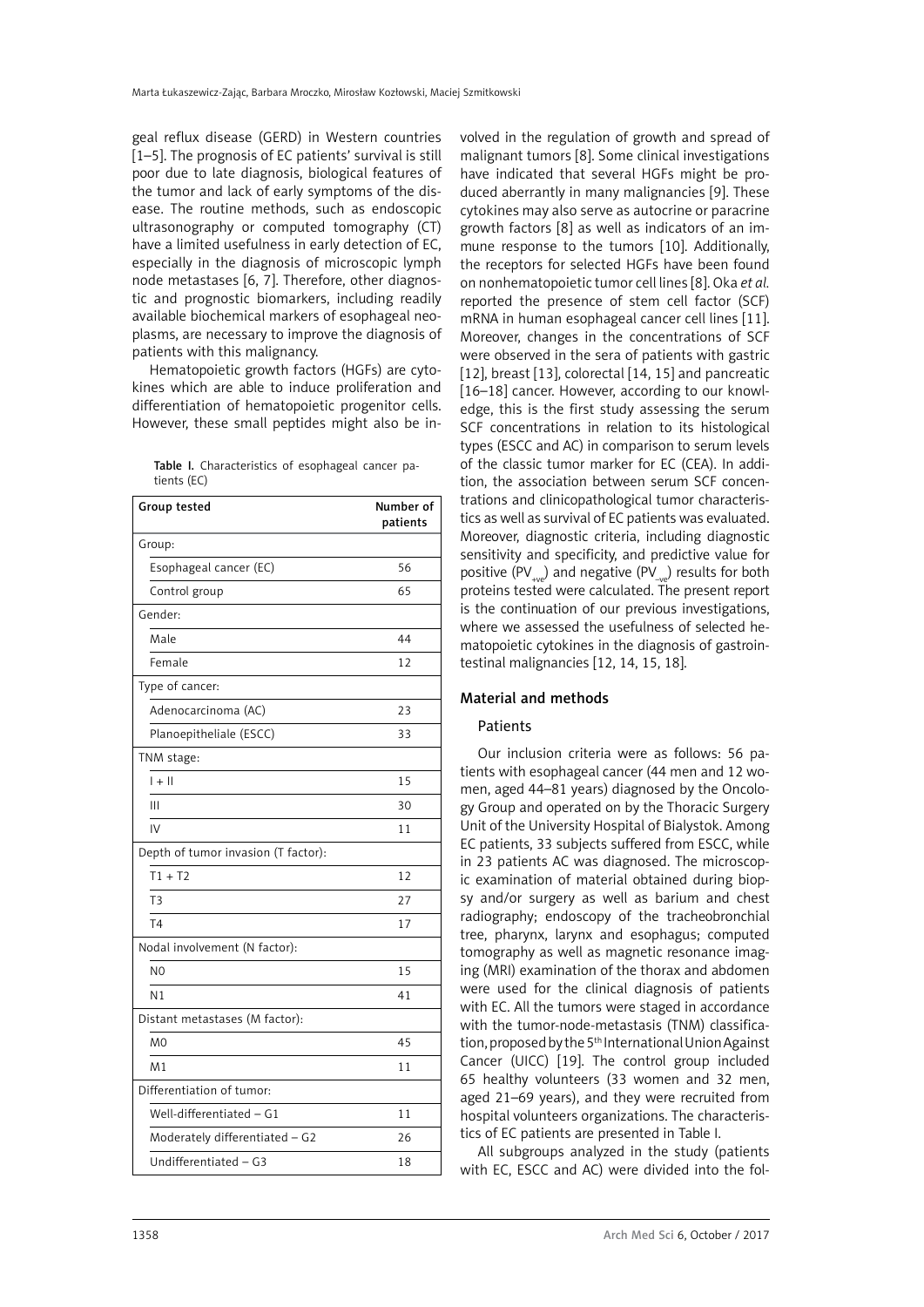lowing groups: depending on tumor stage  $(I + II, I)$ III, and IV), depth of tumor invasion  $(T1 + T2, T3)$ and T4), the presence of lymph node metastasis (N0 and N1) and distant metastasis (M0 and M1) as well as histological grade of tumor (G1, G2 and G3). The present study was approved by the Local Ethics Committee (R-I-002/442/2010) and all the patients gave informed consent.

## Biochemical analyses

Blood samples from all the patients were drawn before treatment (Sarstedt, Nümbrecht, Germany) and stored at –80ºC until analysis.

The serum SCF concentrations were measured using enzyme-linked immunosorbent assay kits (ELISA) (R&D Systems, Abingdon, UK) according to the manufacturer's instructions. The intra-assay coefficient of variation (CV%) for SCF is reported by the manufacturer to be 4.0% at a mean concentration of 1139 pg/ml with standard deviation  $(SD) = 5.5$  pg/m. Serum CEA concentrations were measured using microparticle enzyme immunoassay kits (MEIA) (Abbott, Chicago, IL, USA). The intra-assay CV% for CEA as reported by the manufacturer of the assay kits is 4.9% at a mean concentration of 2.2 ng/ml, SD of 0.11 ng/ml.

The reference cut-off values for SCF (1285.0 pg/ ml) and CEA (4.0 ng/ml) concentrations (the 95<sup>th</sup> percentile) corresponded to the highest accuracy (minimal false-negative and false-positive results) [12, 14–16, 18].

## Statistical analysis

In the preliminary statistical analysis  $(\chi^2 \text{ test})$ the values of SCF and CEA concentrations did not follow a normal distribution, so nonparametric statistical analysis was employed. The comparisons between two groups were performed by the Mann-Whitney *U*-test. For three or more groups, the one-way ANOVA Kruskal-Wallis test was used. If significant differences were assessed, the post hoc Dwass-Steel-Critchlow-Fligner test was used to determine which groups were different. Data are presented as median and range. The differences were considered to be statistically significant when *p* < 0.05. The correlations were determined by the Spearman method, whereas the Kaplan-Meier method was used for calculation of the survival curves. The log-rank test for univariate analyses of survival and the Cox proportional hazards model for multivariate analyses were employed. In addition, diagnostic criteria, such as diagnostic sensitivity and specificity, and predictive value for positive (PV<sub>+ve</sub>) and negative (PV<sub>-ve</sub>) results of SCF and CEA, were calculated. Statistical analysis was performed using the Statistica

5.1 PL program (StatSoft Inc., Tulsa, OK, USA), and for diagnostic criteria MedCalc statistical software (Mariakerke, Belgium) and Microsoft Office Excel were used.

## Results

The medians and ranges of SCF and classic tumor marker (CEA) concentrations in EC patients and healthy volunteers are presented in Table II. The SCF levels were lower in EC patients in comparison to healthy controls, but the difference was not significant, whereas CEA was found to be statistically significantly higher in EC patients than in healthy subjects (Table II).

If we consider the histological type of EC, the serum concentrations of SCF were significantly higher in patients with AC than in the ESCC subgroup (Table II). Similar results were obtained for CEA levels, but these differences were not statistically significant. Moreover, serum SCF concentrations were higher in the early stage of disease than in stage IV of EC. Opposite results were found for the assessment of CEA concentrations, where CEA concentrations in patients with stage III EC were significantly higher than those in stage  $I + II$ tumors (Table II).

In the present study we assessed the SCF and CEA concentrations in relation to clinicopathological parameters of EC, such as depth of tumor invasion, the presence of lymph node and distant metastases as well as histological grade of tumor. Serum SCF concentrations decreased with the depth of tumor invasion (T factor) and were the lowest in the T4 subgroup, while CEA levels were higher in T4 patients than in  $T1 + T2$  or T3 subgroups. The serum concentrations of SCF were higher in patients without the presence of lymph node (N0) and distance metastases (M0) than in N1 and M1 subgroups, but these differences were not significant. The concentrations of CEA were significantly higher in EC patients with the presence of lymph node metastases than in the N0 subgroup. Moreover, the serum concentrations of SCF were the highest in poorly differentiated tumors (G3), while CEA concentrations were the highest in the G2 subgroup (Table II).

Logistic regression analysis indicated that the serum concentrations of SCF significantly correlated with age  $(p = 0.002)$  of EC patients, while CEA levels were positively associated with the depth of tumor invasion ( $p = 0.044$ ) and tumor size  $(p = 0.002)$ .

The diagnostic sensitivity of SCF and the classic tumor marker in EC patients is presented in Figure 1. The frequency of increased SCF concentrations (88%) was much higher than for CEA (29%). The combined use of SCF with CEA in EC patients increased their diagnostic sensitivity up to 91%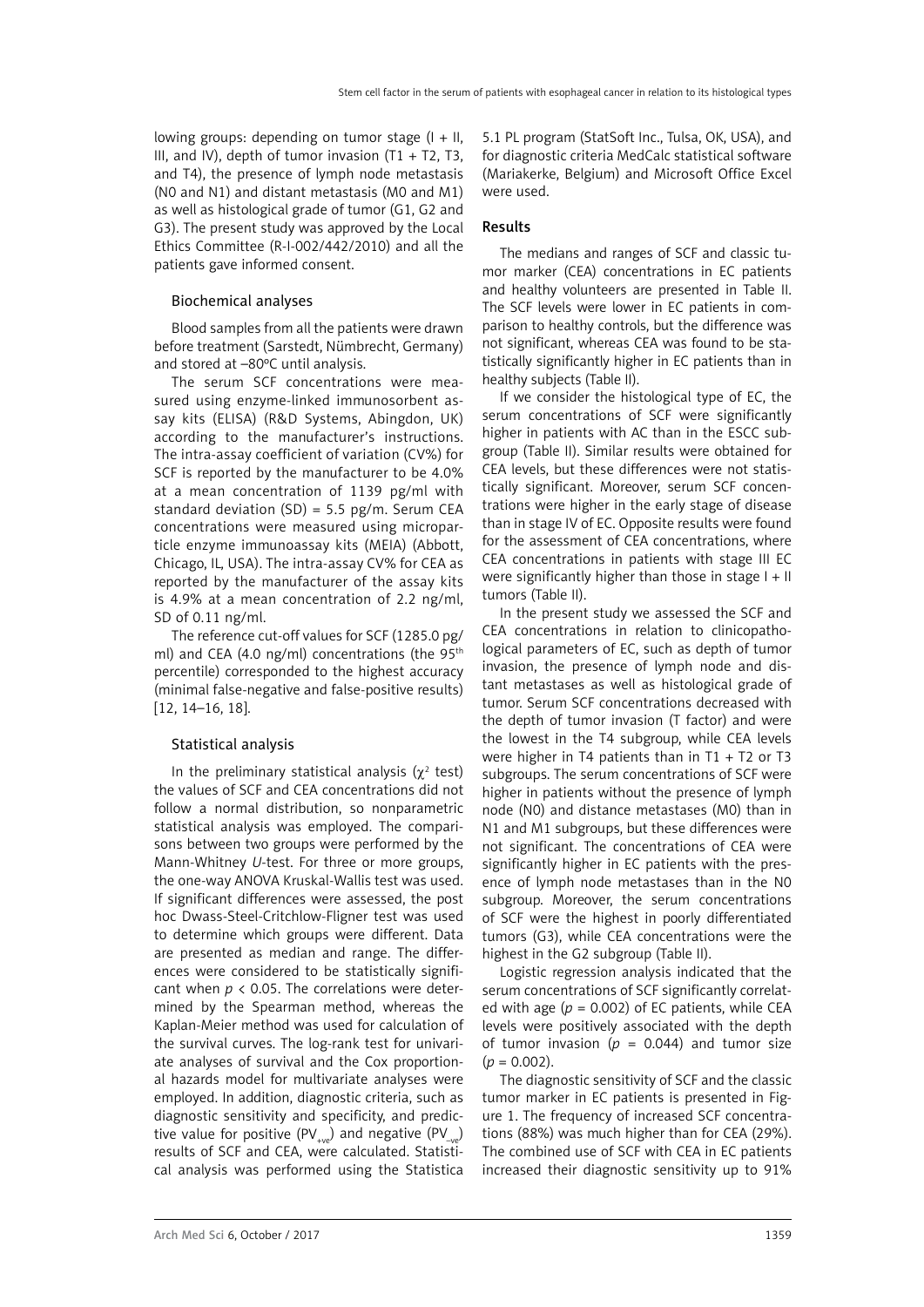Marta Łukaszewicz-Zając, Barbara Mroczko, Mirosław Kozłowski, Maciej Szmitkowski

| Table II. Serum concentrations of stem cell factor (SCF) and classic tumor marker (CEA) in esophageal cancer (EC) |  |
|-------------------------------------------------------------------------------------------------------------------|--|
| patients                                                                                                          |  |

| Variable                                    |                                          |        | SCF [pg/ml]  |          |         | CEA [ng/ml]  |                   |
|---------------------------------------------|------------------------------------------|--------|--------------|----------|---------|--------------|-------------------|
|                                             |                                          | Median | Range        | P-value  | Median  | Range        | P-value           |
| Group tested                                | Esophageal<br>cancer (EC)<br>$(n = 56)$  | 1020.1 | 436.2-1688.2 | 0.971    | 2.4     | $0.4 - 40.4$ | $< 0.001^{\star}$ |
|                                             | Control group<br>$(n = 65)$              | 1029.0 | 642.0-1812.0 |          | 0.9     | $0.0 - 2.6$  |                   |
| Type of<br>cancer                           | Adenocarcinoma<br>(AC)<br>$(n = 23)$     | 1072.3 | 663.1-1688.3 | $0.022*$ | 2.5     | $0.4 - 40.4$ | 0.777             |
|                                             | Planoepitheliale<br>(ESCC)<br>$(n = 33)$ | 971.3  | 436.2-1267.3 |          | 2.3     | $0.4 - 8.5$  |                   |
| TNM stage                                   | $1 + 11$<br>$(n = 15)$                   | 1023.8 | 737.9-1267.3 | 0.665    | $1.8**$ | $0.4 - 3.3$  | $0.020*$          |
|                                             | Ш<br>$(n = 30)$                          | 1029.6 | 436.2-1688.2 |          | 2.9     | $0.4 - 40.4$ |                   |
|                                             | IV<br>$(n = 11)$                         | 942.3  | 728.2-1211.1 |          | 2.3     | $0.4 - 7.8$  |                   |
| Depth of<br>tumor<br>invasion<br>(T factor) | $T1 + T2$<br>$(n = 12)$                  | 1032.5 | 737.9-1211.1 | 0.564    | 1.7     | $0.4 - 5.0$  | 0.098             |
|                                             | T <sub>3</sub><br>$(n = 27)$             | 1016.4 | 685.2-1688.2 |          | 2.5     | $0.8 - 40.4$ |                   |
|                                             | T <sub>4</sub><br>$(n = 17)$             | 982.9  | 436.2-1420.0 |          | 3.1     | $0.4 - 23.8$ |                   |
| Nodal<br>involvement                        | N <sub>0</sub><br>$(n = 15)$             | 1023.8 | 803.9-1267.3 | 0.875    | 1.9     | $0.4 - 3.3$  | $0.015*$          |
| (N factor)                                  | N1<br>$(n = 41)$                         | 1016.4 | 436.2-1688.2 |          | 2.7     | $0.4 - 40.4$ |                   |
| Distant<br>metastases                       | M <sub>0</sub><br>$(n = 45)$             | 1023.8 | 436.2-1688.2 | 0.433    | 2.5     | $0.4 - 40.4$ | 0.975             |
| (M factor)                                  | M1<br>$(n = 11)$                         | 942.3  | 728.2-1211.1 |          | 2.3     | $0.4 - 7.8$  |                   |
| Differentiation G1<br>of tumor              | $(n = 11)$                               | 1010.6 | 686.5-1359.4 | 0.931    | 1.9     | $0.5 - 7.8$  | 0.391             |
|                                             | G <sub>2</sub><br>$(n = 26)$             | 1016.4 | 685.2-1688.2 |          | 2.6     | $0.5 - 40.4$ |                   |
|                                             | G <sub>3</sub><br>$(n = 18)$             | 1059.0 | 436.2-1413.8 |          | 2.4     | $0.4 - 23.8$ |                   |

*\*Statistically significant when p < 0.05. \*\*Statistically significant in post hoc Dwass-Steel-Critchlow-Fligner test in comparison with stage III (p = 0.013).*

(Figure 1). A similar tendency was observed for AC patients, where the highest values of diagnostic sensitivity were found for combined use of SCF with CEA (78%) (Figure 1). The highest diagnostic specificity was observed for CEA in all analyzed subgroups (EC, ESCC and AC patients). It was likewise in the case of the predictive value for positive (PV<sub>+ve</sub>) results. In EC patients the predictive value for negative (PV $_{\text{v}}$ ) results of SCF (56%) was slightly lower than  $CEA$  (62%), while in the ESCC group PV<sub>–ve</sub> for SCF (100%) was higher than for the classical tumor marker (71%).

The relationship between survival of EC patients and serum concentrations of proteins tested was assessed using the Kaplan-Meier method. The univariate log-rank analysis showed that the tumor stage ( $p < 0.001$ ), tumor size ( $p = 0.012$ ), depth of tumor invasion ( $p = 0.001$ ) and presence of distant metastases (*p* < 0.001) were significant factors affecting overall survival. Multivariate regression analysis with Cox's proportional hazards model revealed that only tumor stage ( $p = 0.020$ ). tumor size  $(p = 0.025)$  and presence of distant metastasis ( $p = 0.015$ ) were independent prognostic factors for the survival of EC patients. None of the proteins tested was found to be an independent prognostic factor for EC patients' survival (Figure 2).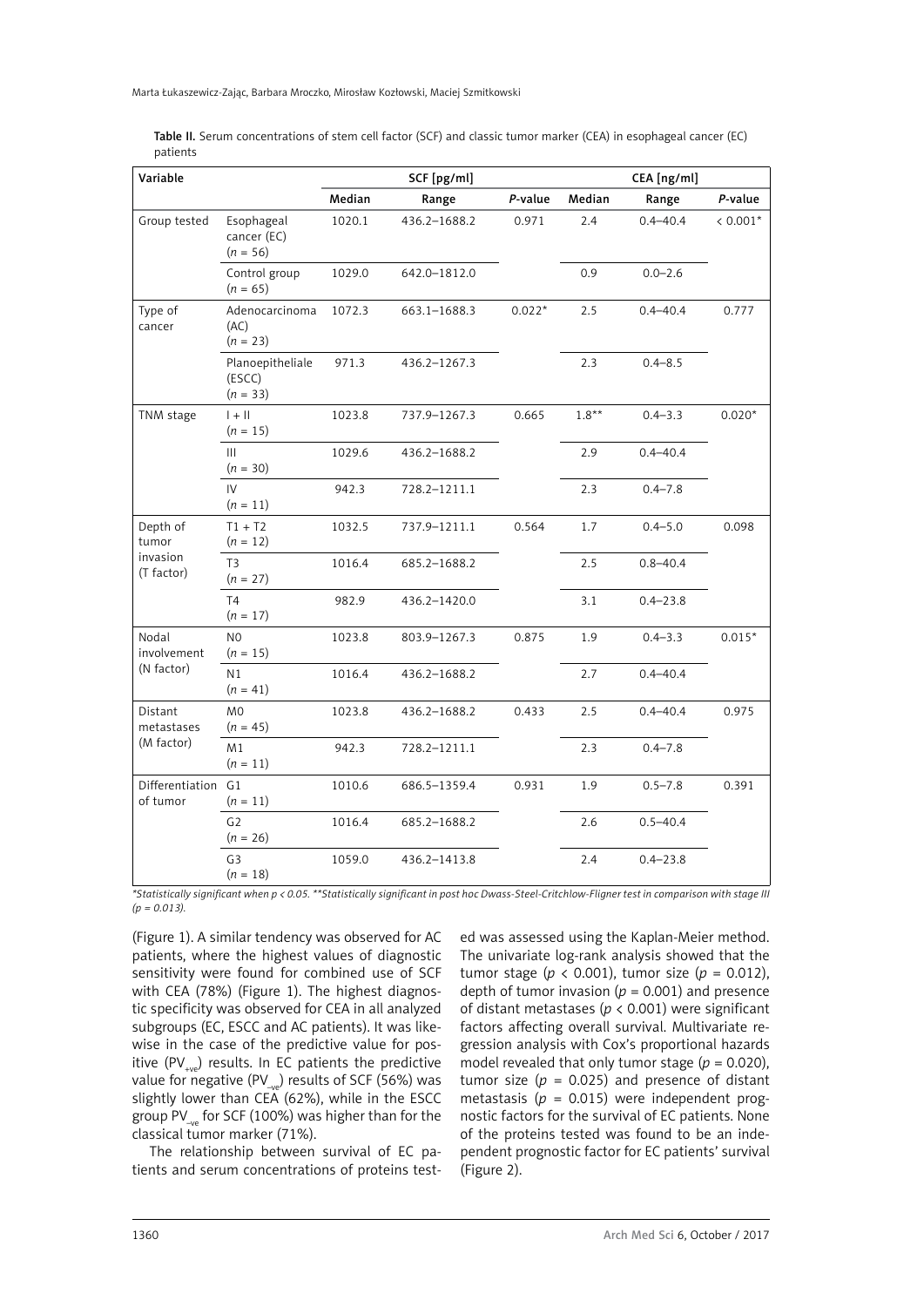| <b>Total</b> | Positive (EC)                               | $\frac{6}{1}$<br>12.5%  | 105<br>87.5%   | 121<br>100.0%                        |                      | <b>Total</b>              | Positive (EC) | 105<br>71.4%                                                                     | $\frac{91}{2}$<br>28.6% | 121<br>100.0% | <b>Total</b> | Positive (EC) | 14<br>8.9%                   | 107<br>91.1%             | 121<br>100.0% |
|--------------|---------------------------------------------|-------------------------|----------------|--------------------------------------|----------------------|---------------------------|---------------|----------------------------------------------------------------------------------|-------------------------|---------------|--------------|---------------|------------------------------|--------------------------|---------------|
| Disease      | Negative                                    | $\overline{ }$<br>13.8% | 49<br>86.2%    | 56<br>100.0%                         |                      | Disease                   | Negative      | $\overline{Q}$<br>100.0%                                                         | $\frac{91}{2}$<br>0.0%  | 56<br>100.0%  | Disease      | Negative      | $\mathsf{L}\cap$<br>13.8%    | $\overline{51}$<br>86.2% | 56<br>100.0%  |
|              |                                             | G                       | 56             | 65                                   |                      |                           |               | 65                                                                               | $\circ$                 | 65            |              |               | $\sigma$                     | 56                       | 65            |
|              |                                             | Negative                | Positive       |                                      |                      |                           |               | Negative                                                                         | Positive                |               |              |               | Negative                     | Positive                 |               |
|              |                                             | Test (SCF > 1285)       |                | <b>Total</b>                         |                      |                           |               | Test (CEA < 4)                                                                   |                         | <b>Total</b>  |              |               | Test (SCF > 1285 or CEA < 4) |                          | Total         |
| 120          | 100<br>100<br>$\overline{5}$<br>$88$<br>100 | 78<br>$\rm 80$          | $\overline{C}$ | $\frac{3}{9}$<br>$-00$<br>Percentage | 29<br>$\overline{Q}$ | $\overline{21}$<br>$20 -$ | $\circ$       | ¥<br>$C = SCF + CEA$<br>ESCC<br>$\blacksquare$ CEA<br>SCF<br>$\blacksquare$<br>닚 |                         |               |              |               |                              |                          |               |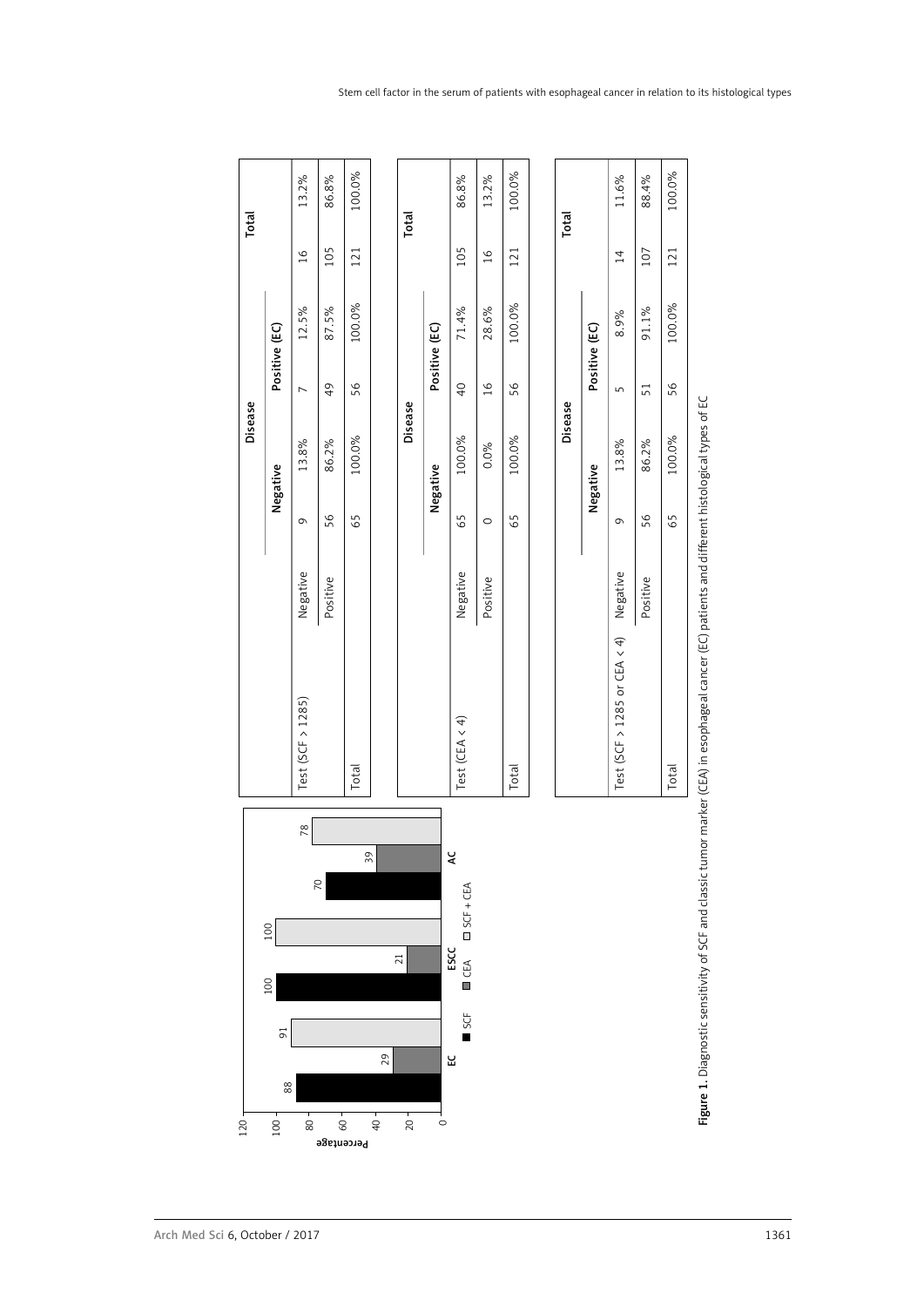

Figure 2. Kaplan-Meier survival analysis for stem cell factor (SCF) concentrations in esophageal cancer patients (EC)

#### Discussion

Hematopoietic growth factors, such as SCF, are produced by many neoplasms and might be involved in the regulation of growth and spread of malignant tumors [8]. It was found that several cell lines of malignant tumors are capable of secreting large amounts of HGFs and expressing their receptors [20, 21]. Stem cell factor, also known as a steel factor, is a multifunctional cytokine that might be involved in tumor development [17, 22]. Recently, increasing evidence has suggested that the SCF/c-kit system is up-regulated in several human malignancies and might play an important role in the angiogenesis, proliferation and invasion of tumor cells [17, 23]. Oka *et al.*  demonstrated the mRNA expression of SCF in human esophageal cancer cell lines [11]. The authors suggested the existence of a complicated cytokine network around esophageal carcinomas that may affect the growth and proliferation of this malignancy [11].

Esophageal cancer is still one of the most aggressive malignancies of the gastrointestinal tract and is characterized by poor prognosis of patients' survival. One of the most commonly used biochemical tumor markers for EC is CEA, but its sensitivity is not satisfactory [1–5, 24, 25]. In the order to improve the clinical diagnosis of patients with this neoplasm, the establishment of novel, easy to perform and readily available biochemical markers has recently been under intensive investigation. According to our knowledge, the present study is the first to report the serum SCF concentrations in patients with EC in relation to different types of this malignancy. Therefore, the aim of our study was to evaluate the clinical value of serum SCF in comparison to the classic tumor marker for EC (CEA) in relation to its histological types. The present paper is a continuation of our

previous findings concerning the role of selected HGFs, including SCF as tumor markers for breast [13], colorectal [14, 15], pancreatic [16, 18] and gastric [12] cancer.

In our study, the serum concentrations of SCF were not significantly different between EC patients and healthy controls, whereas the classic tumor marker CEA was found to be statistically significantly higher in EC patients than in healthy subjects. These results are in agreement with our previous findings and the studies of other authors performed on patients with colorectal [14, 15], gastric [12] and pancreatic [16, 18, 26] cancer, where serum SCF concentrations were also lower in cancer patients when compared to a healthy group; however, those differences were statistically significant. Moreover, the serum SCF concentrations were significantly lower in the ESCC subgroup when compared to patients with AC. These results might suggest that the serum levels of this cytokine may be affected by the histological type of EC and confirmed marked differences in both types of EC not only in the biology, but also in the clinico-pathological characteristics of these malignancies. Therefore, the present findings suggested that the measurement of SCF concentrations could be useful in the differentiation between the two most common histological types of EC. Similar results were obtained for CEA levels, but these differences were not statistically significant.

Example the state is a set of the state in the state in the state in the state in the state in the state in the state in the state in the state in the state in the state in the state in the state in the state in the state If we consider the TNM classification, the concentrations of SCF were higher in the early stage of disease than in stage IV of EC. A similar tendency was observed in our previous studies concerning the serum SCF levels in patients with colorectal [14, 15] and gastric cancer [12], although the differences between serum SCF concentrations and tumor stages were statistically significant only in colorectal cancer patients [15]. Elevated serum concentrations of SCF in patients with early stage EC might be a result of its production by tumor cells in the first step of neoplasm development. Moreover, the alterations in the serum levels of this cytokine could be explained by the changes in the immune system [15]. In addition, the SCF/c-kit system may have a growth-regulating role in the normal tissues, and during malignant transformation this network might be modified [14]. In our current study, the serum SCF concentrations were higher in patients without lymph node and distant metastases than in patients with nodal involvement and distant metastases. Previously, we also revealed the association between serum levels of selected HGFs and clinicopathological tumor parameters; however, those studies were performed on gastric, pancreatic and colorectal patients [12, 14, 15, 18]. Our present study suggests the potential role of SCF in the development of EC, especially in the early stage of this malignancy [15].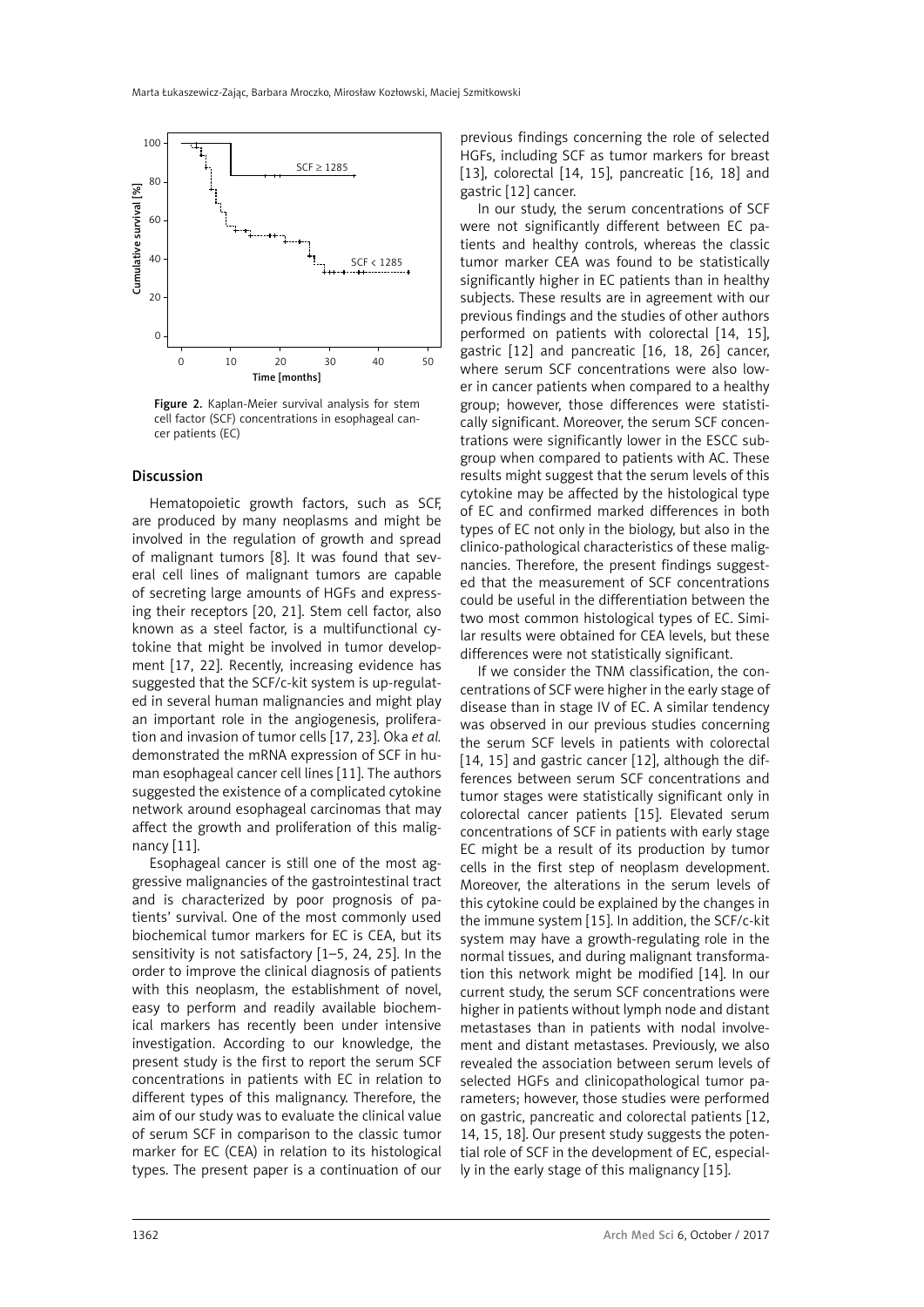In the present study the percentage of elevated results of SCF was much higher than for CEA and increased for combined use of both proteins tested, similarly as for the AC subgroup. Thus, in order to achieve diagnostic sensitivity, the combined analysis of SCF with the classic tumor marker may be more useful in the diagnosis of EC than measurement of a single marker. Previously, we also calculated the diagnostic sensitivity of SCF in colorectal [15] and pancreatic cancer patients [16]. The combined use of SCF with other classic tumor markers also increased the diagnostic sensitivity in patients with pancreatic [16] and colorectal cancer [15]. The highest diagnostic specificity was observed for CEA concentrations in all analyzed subgroups (EC, ESCC and AC patients), and it was likewise for the PV $_{\text{+ve}}$  results. Similar findings were obtained in our previous papers, where the diagnostic specificity of SCF was also lower than for CEA in colorectal cancer patients [14, 15]. In our study, the PV $_{ve}$  results of SCF were slightly lower than those of CEA, while in the ESCC group  $PV_{\text{avg}}$  for SCF (100%) was higher than for the classic tumor marker (71%). The highest predictive value for negative results was observed for combined use of both analyzed proteins (SCF and CEA) in EC and AC subgroups. In colorectal cancer patients the PV $\mu$  results of SCF was also slightly higher than for the classic tumor marker (CEA) [15].

In conclusion, the present study is a continuation of our previous findings assessing the role of selected HGFs, such as SCF, as potential biomarkers for malignancies of the gastrointestinal tract. We revealed the potential significance of serum SCF in the differentiation between histological types of EC. Moreover, we suggested the potential role of this cytokine in EC development, especially in the early stage of tumor. In addition, the established classic tumor marker CEA showed the well-known high specificity and predictive value for positive results, but very low sensitivity, whereas very high sensitivity was observed for the measurement of SCF concentrations. Therefore, our findings suggest the potential usefulness of SCF in the diagnosis of EC patients, especially in combined analysis with CEA. However, given the non-specific nature of SCF, the diagnostic value of this cytokine may be limited. According to our knowledge, this paper is the first study concerning the SCF concentration in the sera of EC patients in relation to its histological types. However, further investigations need to be continued and performed on a larger population of EC patients.

#### Acknowledgments

The present project was supported by the Medical University of Bialystok, Poland. BM is supported by funds from the Leading National Research

Centre (KNOW), Medical University of Bialystok, Poland.

#### Conflict of interest

The authors declare no conflict of interest.

#### References

- 1. Siegel R, Naishadham D, Jemal A. Cancer statistics, 2013. CA Cancer J Clin 2013; 63: 11-30.
- 2. Crew KD, Neugut AI. Epidemiology of upper gastrointestinal malignancies. Semin Oncol 2004; 31: 450-64.
- 3. Pohl H, Welch HG. The role of overdiagnosis and reclassification in the marked increase of esophageal adenocarcinoma incidence. J Natl Cancer Inst 2005; 97: 142-6.
- 4. Arnold M, Soerjomataram I, Ferlay J, Forman D. Global incidence of oesophageal cancer by histological subtype in 2012. Gut 2015; 64: 381-7.
- 5. Holmes RS, Vaughan TL. Epidemiology and pathogenesis of esophageal cancer. Semin Radiat Oncol 2007; 17: 2-9.
- 6. Merkow RP, Bilimoria KY, McCarter MD, Chow WB, Ko CY, Bentrem DJ. Use of multimodality neoadjuvant therapy for esophageal cancer in the United States: assessment of 987 hospitals. Ann Surg Oncol 2012; 19: 357-64.
- 7. Tyers M, Mann M. From genomics to proteomics. Nature 2003; 422: 193-7.
- 8. McDermott RS, Deneux L, Mosseri V, et al. Circulating macrophage colony stimulating factor as a marker of tumour progression. Eur Cytokine Netw 2002; 13: 121-7.
- 9. Dunlop RJ, Campbell CW. Cytokines and advanced cancer. J Pain Symptom Manage 2000; 20: 214-32.
- 10. Balkwill F, Mantovani A. Inflammation and cancer: back to Virchow? Lancet 2001; 357: 539-45.
- 11. Oka M, Hirose K, Iizuka N, et al. Cytokine mRNA expression patterns in human esophageal cancer cell lines. J Interferon Cytokine Res 1995; 15: 1005-9.
- 12. Mroczko B, Wereszczyńska-Siemiatkowska U, Groblewska M, et al. The diagnostic value of hematopoietic cytokines measurement in the sera of gastric cancer and gastric ulcer patients. Clin Chim Acta 2006; 374: 165-7.
- 13. Ławicki S, Mroczko B, Szmitkowski M. Cytokines as tumor markers in breast cancer. Postep Hig Med Dosw 2003; 57: 455-63.
- 14. Mroczko B, Szmitkowski M, Wereszczyńska-Siemiatkowska U, Okulczyk B. Stem cell factor (SCF) and interleukin 3 (IL-3) in the sera of patients with colorectal cancer. Dig Dis Sci 2005; 50: 1019-24.
- 15. Mroczko B, Szmitkowski M, Wereszczyńska-Siemiatkowska U, Okulczyk B, Kedra B. Pretreatment serum levels of hematopoietic cytokines in patients with colorectal adenomas and cancer. Int J Colorectal Dis 2007; 22: 33-8.
- 16. Mroczko B, Szmitkowski M, Wereszczynska-Siemiatkowska U, Jurkowska G. Stem cell factor and macrophage-colony stimulating factor in patients with pancreatic cancer. Clin Chem Lab Med 2004; 42: 256-60.
- 17. Gao C, Li S, Zhao T, et al. SCF, Regulated by HIF-1alpha, promotes pancreatic ductal adenocarcinoma cell progression. PLoS One 2015; 10: e0121338.
- 18. Mroczko B, Szmitkowski M, Wereszczyńska-Siemiatkowska U, Jurkowska G. Hematopoietic cytokines in the sera of patients with pancreatic cancer. Clin Chem Lab Med 2005; 43: 146-50.
- 19. Jass JR, Sobin LH. WHO International Histological Classification of Tumors. Histological typing of intestinal tumors. Springer-Verlag, New York 1989.